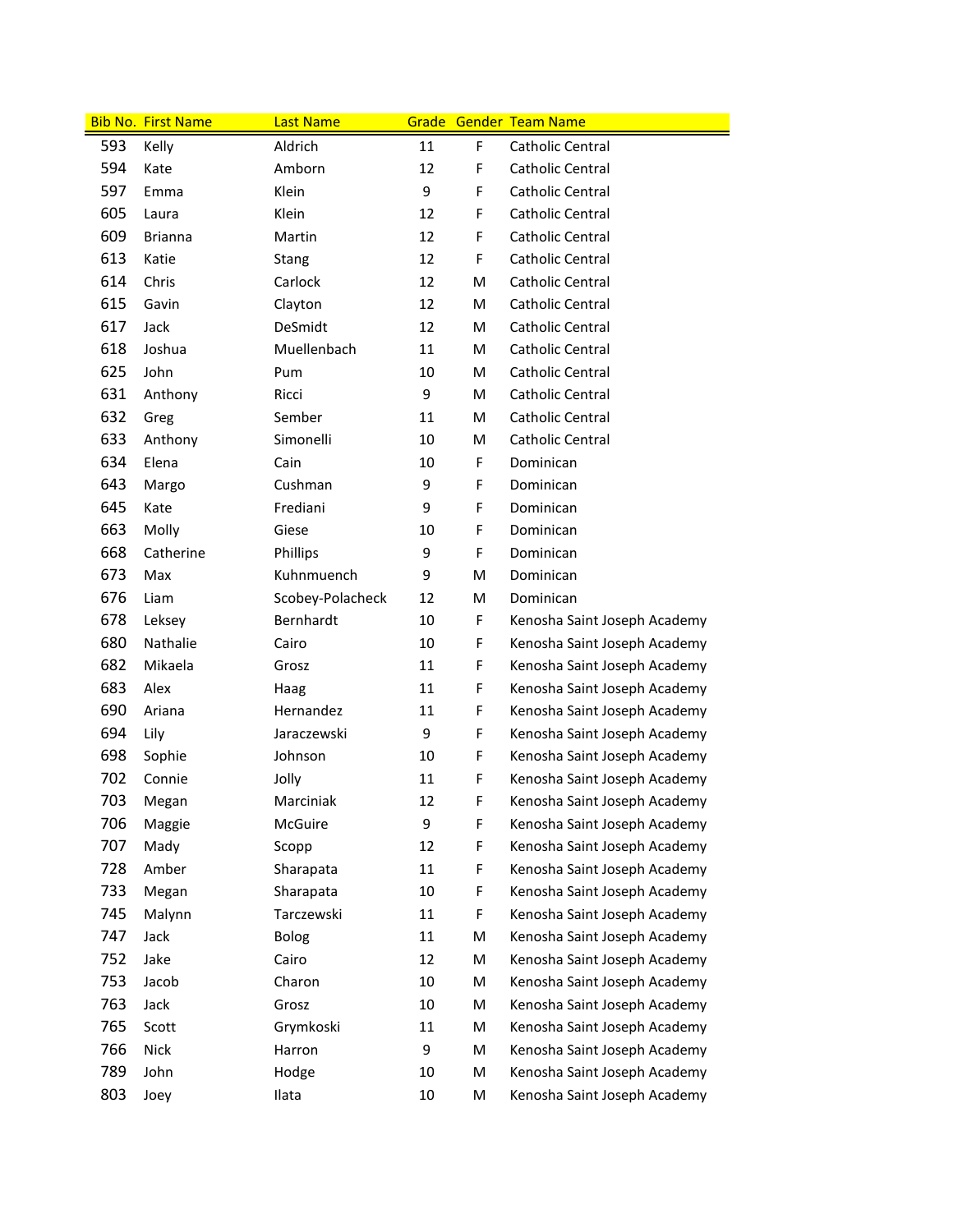| 804  | Matt     | Mandli       | 10 | M  | Kenosha Saint Joseph Academy |
|------|----------|--------------|----|----|------------------------------|
| 806  | Cameron  | Mills        | 10 | M  | Kenosha Saint Joseph Academy |
| 807  | Sergio   | Nanu         | 10 | M  | Kenosha Saint Joseph Academy |
| 808  | Drake    | <b>Nuzzo</b> | 10 | M  | Kenosha Saint Joseph Academy |
| 809  | Luke     | Nuzzo        | 9  | M  | Kenosha Saint Joseph Academy |
| 811  | Gabe     | Pienkos      | 10 | M  | Kenosha Saint Joseph Academy |
| 812  | Ben      | Scopp        | 10 | M  | Kenosha Saint Joseph Academy |
| 820  | George   | Zeller       | 10 | M  | Kenosha Saint Joseph Academy |
| 832  | Angelina | Harpole      | 12 | F. | Martin Luther                |
| 836  | Emma     | Kallas       | 9  | F  | Martin Luther                |
| 848  | Kelsey   | Koepke       | 10 | F  | Martin Luther                |
| 851  | Moeko    | Otani        | 11 | F  | Martin Luther                |
| 855  | Jessica  | Rohleder     | 9  | F  | Martin Luther                |
| 856  | Blinda   | Tian         | 11 | F  | Martin Luther                |
| 869  | Ella     | Wolski       |    | F  | Martin Luther                |
| 870  | Joe      | Bender       | 11 | M  | Martin Luther                |
| 877  | Evan     | Ganiere      | 10 | M  | Martin Luther                |
| 891  | Nathan   | Gottschalk   | 10 | M  | Martin Luther                |
| 899  | Logan    | Hansen       | 12 | M  | Martin Luther                |
| 910  | Steve    | Kelly        | 12 | M  | Martin Luther                |
| 911  | Wesley   | Kelly        | 9  | M  | Martin Luther                |
| 912  | Josh     | Klement      | 9  | M  | Martin Luther                |
| 928  | Josh     | Novotny      | 10 | M  | Martin Luther                |
| 929  | Ben      | Rauman       | 12 | M  | Martin Luther                |
| 932  | Jacob    | Sievert      | 10 | M  | Martin Luther                |
| 949  | Josh     | Sievert      | 12 | M  | Martin Luther                |
| 950  | Austin   | Uhlig        | 11 | M  | Martin Luther                |
| 954  | Eriq     | Zazueta      | 12 | M  | Martin Luther                |
| 955  | Truman   | Zhou         | 11 | M  | Martin Luther                |
| 957  | Jake     | Zuberbier    | 10 | M  | Martin Luther                |
| 959  | Eliza    | Rushlow      | 11 | F  | Racine Saint Catherine's     |
| 979  | Madeline | Sosa         | 10 | F. | Racine Saint Catherine's     |
| 980  | Mary     | Torine       | 10 | F  | Racine Saint Catherine's     |
| 987  | Allie    | Witek        | 12 | F. | Racine Saint Catherine's     |
| 989  | Natallie | Witek        | 11 | F  | Racine Saint Catherine's     |
| 1002 | Ryan     | <b>Busey</b> | 12 | м  | Racine Saint Catherine's     |
| 1003 | Cole     | Dixon        | 9  | м  | Racine Saint Catherine's     |
| 1005 | Santiago | Espinoza     | 10 | M  | Racine Saint Catherine's     |
| 1014 | Tyler    | Graceffa     | 12 | М  | Racine Saint Catherine's     |
| 1020 | Josh     | Gregory      | 12 | M  | Racine Saint Catherine's     |
| 1031 | Nick     | Ignasiak     | 11 | м  | Racine Saint Catherine's     |
| 1036 | Alex     | Pawlowski    | 11 | М  | Racine Saint Catherine's     |
| 1047 | Lydia    | Bakala       | 10 | F  | <b>Saint Thomas More</b>     |
| 1052 | Emma     | Dolata       | 10 | F  | Saint Thomas More            |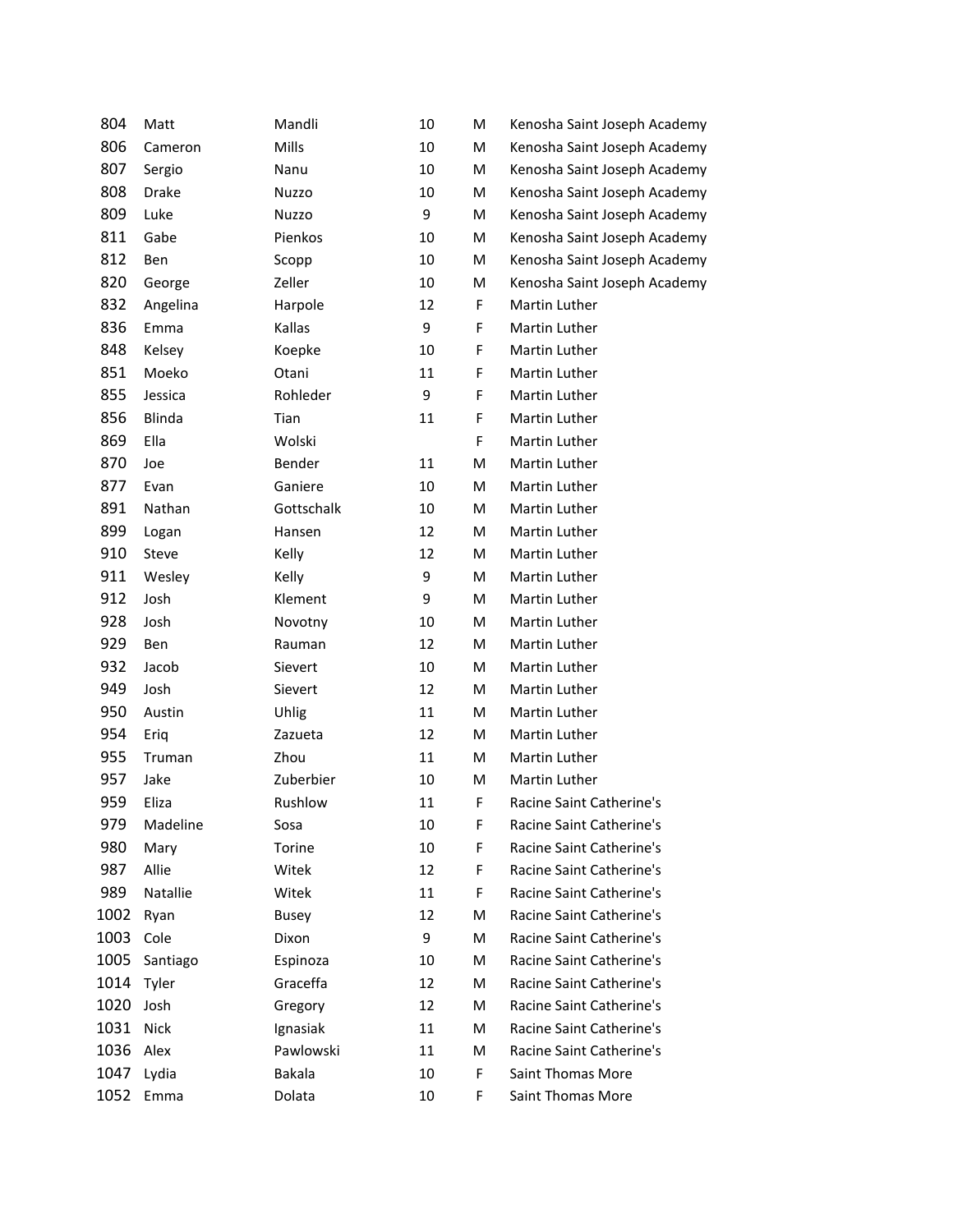| 1057 | Holly        | Gilvary       | 10 | F | Saint Thomas More        |
|------|--------------|---------------|----|---|--------------------------|
| 1061 | Franny       | Hamilton      | 10 | F | Saint Thomas More        |
| 1068 | Melissa      | Sanchez       | 9  | F | <b>Saint Thomas More</b> |
| 1070 | Kaleigh      | Van Handel    | 10 | F | Saint Thomas More        |
| 1072 | Colin        | Chen          | 11 | м | Saint Thomas More        |
| 1079 | <b>Drake</b> | Luna          | 12 | м | <b>Saint Thomas More</b> |
| 1080 | John         | Margraff      | 9  | м | Saint Thomas More        |
| 1081 | Anthony      | Niemiec       | 11 | М | <b>Saint Thomas More</b> |
| 1082 | Grant        | Olander       | 10 | M | Saint Thomas More        |
| 1083 | Mike         | Schubring     | 11 | м | Saint Thomas More        |
| 1085 | Declan       | Swayne        | 11 | м | <b>Saint Thomas More</b> |
| 1089 | Allan        | Zhou          | 9  | M | Saint Thomas More        |
| 1092 | Toni         | Capobianco    | 12 | F | Shoreland Lutheran       |
| 1093 | Alissa       | Dubiak        | 12 | F | Shoreland Lutheran       |
| 1112 | Angelina     | Kim           | 12 | F | Shoreland Lutheran       |
| 1123 | Bethany      | Koepke        | 10 | F | Shoreland Lutheran       |
| 1139 | Caylee       | Koker         | 12 | F | Shoreland Lutheran       |
| 1148 | Chelby       | Koker         | 9  | F | Shoreland Lutheran       |
| 1156 | Elle         | Pagel         | 12 | F | Shoreland Lutheran       |
| 1158 | Ashley       | Pimentel      | 10 | F | Shoreland Lutheran       |
| 1160 | Jenna        | Pruess        | 10 | F | Shoreland Lutheran       |
| 1161 | Kayla        | Schwartz      | 12 | F | Shoreland Lutheran       |
| 1170 | Miriam       | Zarling       | 10 | F | Shoreland Lutheran       |
| 1180 | Cameron      | Hachtel       | 10 | м | Shoreland Lutheran       |
| 1185 | Ben          | Jarvis        | 9  | м | Shoreland Lutheran       |
| 1190 | Aaron        | Jones         | 11 | м | Shoreland Lutheran       |
| 1191 | Kurt         | Keefer        | 12 | M | Shoreland Lutheran       |
| 1197 | Japheth      | Patterson     | 12 | м | Shoreland Lutheran       |
| 1211 | Hunter       | Pecard        | 10 | м | Shoreland Lutheran       |
| 1217 | Lucas        | Wendt         | 12 | м | Shoreland Lutheran       |
| 1223 | Ina          | <b>Bharat</b> | 12 | F | The Prairie School       |
| 1229 | Emma         | Fleming       | 9  | F | The Prairie School       |
| 1232 | Sophia       | Gloo          | 10 | F | The Prairie School       |
| 1234 | Louisa       | Goeke         | 9  | F | The Prairie School       |
| 1236 | Maddy        | Koerner       | 12 | F | The Prairie School       |
| 1251 | Kerra        | Madson        | 10 | F | The Prairie School       |
| 1270 | Vera         | Marz          | 11 | F | The Prairie School       |
| 1271 | Ellie        | Plachinski    | 12 | F | The Prairie School       |
| 1280 | Abby         | Polzin        | 12 | F | The Prairie School       |
| 1281 | Kallia       | Reske         | 10 | F | The Prairie School       |
| 1282 | Norly        | Rueda         | 12 | F | The Prairie School       |
| 1283 | Trinity      | Schmidt       | 9  | F | The Prairie School       |
| 1284 | Emma         | Semrau        | 10 | F | The Prairie School       |
| 1285 | Katie        | Smith         | 10 | F | The Prairie School       |